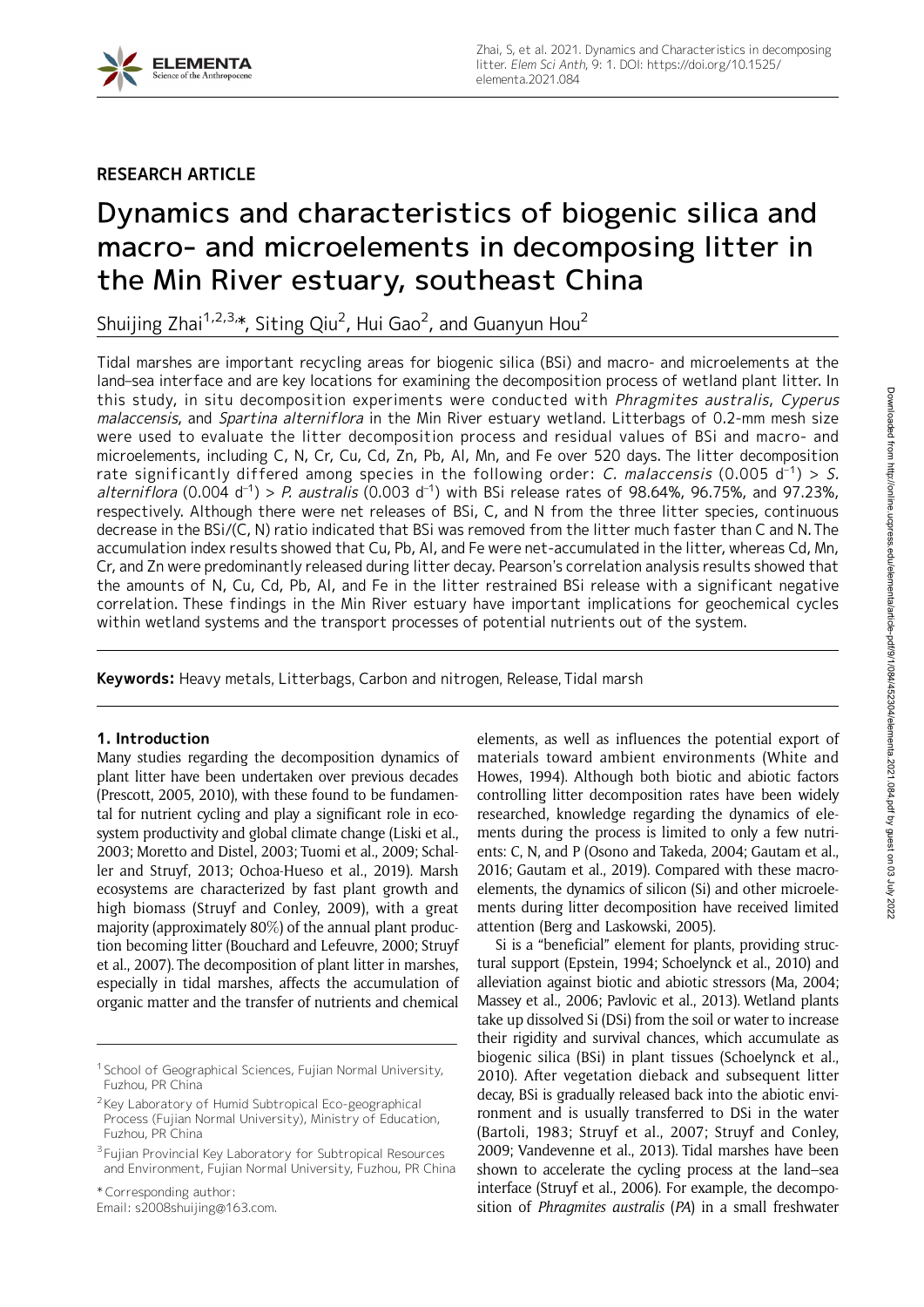tidal marsh resulted in more than 40% of DSi export in Belgium (Struyf et al., 2007). To date, the few studies that have examined BSi content in plants being linked to litter decomposition remain controversial on decomposition rate, dynamics, and factors (Eleuterius and Lanning, 1987; Cornelissen and Thompson, 1997; Struyf et al., 2007; Schaller and Struyf, 2013; Alfredsson et al., 2016; Emsens et al., 2016). Inconclusive interactions between litter BSi and other litter quality parameters are reasons for such debate (Schoelynck et al., 2010; Cooke and Leishman, 2012; Schaller et al., 2012). Schaller and Struyf (2013) concluded that Si availability in marshes dominated by PA plays an important role in C sequestration, nutrient cycling, and remobilisation during aquatic litter decay. In estuarine wetlands, release by plants might affect the rate of nutrient export, especially for Si, toward the open water and eventually the oceans, thereby affecting the global nutrient cycle (Ehrenfeld et al., 2005; Borrelli et al., 2012; Struyf and Conley, 2012; Liu et al., 2019; Ochoa-Hueso et al., 2019; Xia et al., 2020).

Heavy metal pollution is common globally, especially in estuarine marshes, where large quantities of heavy metals are imported (Duarte et al., 2010), threatening food security and creating extreme risks to human health (Liu et al., 2019; Wang et al., 2020). Although it has been welldocumented that accumulated metals can retard litter decomposition processes (Tyler, 1976; Laskowski et al., 1994; Johnson and Hale, 2004), it is unknown whether such metals influence BSi release by marsh litter. Additionally, knowledge regarding the coupling relationship of BSi and other macro- and microelements (such as C, N, and some heavy metals) in the decomposing litter is relatively scarce. The effect of these elements on litter decomposition is critical in estuarine marshes, which is the land–ocean transition zone, because elements released from litter fundamentally influence the coastal wetland ecosystem and oceanic red tides.

In the Min River estuarine marsh, the native species include PA and Cyperus malaccensis (CM), with Spartina alterniflora (SA) starting to invade this marsh in 2002 and gradually becoming the dominant species. Originally, different plant communities were distributed zonally from the land to the sea (Tong et al., 2010). In recent years, there has been a high load of total pollutants (8.6–12.9  $\times$  10<sup>5</sup> tonnes) from industrial and urban sewage and mining enterprises entering the Min River basin (Li et al., 2020). This marsh is now contaminated with multiple heavy metals, mainly caused by human interferences (Hou et al., 2009). Levels of Cu, Pb, Zn, and Cd in this marsh soil are higher than those in most estuarine wetlands in China (Cai, 2011).

The objective of the present study was to explore the dynamics of BSi, C, N, and heavy metals (Cu, Cr, Zn, Cd, Pb, Al, Mn, and Fe) in three litter types of CM, PA, and SA using the litterbag approach during in situ experiments. Additionally, the litter BSi amount was linked to C, N, and heavy metal amount to compare their release rates and explore their mutual correlation. Several key abiotic factors and the accompanying changes in BSi and other elements were addressed to determine the effects of litter

decomposition on the Min River estuary wetland ecosystem.

## 2. Materials and methods 2.1. Study site

The sites chosen for the present study are located in an intertidal zone of the Shanyutan marsh  $(119°34'12'' -$ 119°40'40" E, 26°00'36"-26°03'42" N), the largest tidal marsh (approximately 893  $hm^2$ ) in the Min River estuary, southeast China (Figure 1; Liu et al., 2006). The mean annual temperature is 19.6  $\degree$ C and the average annual precipitation is 1,350 mm (Zheng et al., 2006). The marsh sediment in this area is dominated by saline soil, and the main vegetation species include PA, CM, and SA from the seawall to the sea. More detailed descriptions of the sites are provided by Tong et al. (2011) and Gao et al. (2019).

#### 2.2. Experimental setup and sampling

The litterbag technique was used to study the litter decomposition in the experimental plots (black symbols in **Figure 1**), which were placed at the center of each plant community, from October 2014 to March 2016. In September 2014, the standing withered aboveground litter was collected from three single communities, which were PA-, CM- and SA-dominated. The litter was washed with tap water and then deionized water, chopped into 10-cm pieces, and oven-dried at 80 $\degree$ C until it reached a constant weight. Oven-dried litter (25 g) was placed in 20  $\times$  30 cm nylon litterbags with a mesh size of 0.2  $\times$  0.2 mm for in situ decomposition. The 0.2  $\times$  0.2-mm mesh size allowed free entry of soil microorganisms that might fragment the litter and prevented any significant loss of fragmented litter by macroinvertebrates. Thus, the decomposition process was mainly mediated by microflora.

On October 18, 2014, three bamboo stakes of distances between 20 and 30 m were positioned in the experimental plots of the three plant communities. Litterbags were randomly tiled at the sediment surface in the different plant communities, with only one side of the litterbag contacting the ground. The litterbags were fixed to the bamboo stakes with approximately 3 m of ropes to prevent the litterbags from being carried away by the tide. Three replicate bags were removed from each stake on the 7th, 15th, 28th, 56th, 91st, 148th, 190th, 224th, 285th, 343rd, 400th, 460th, and 520th day and immediately brought back to the laboratory. Thus, we had 3 species  $\times$  3 replicates  $\times$  13-time samplings = 117 samples in total. These collected litterbags were immediately transferred to the laboratory and cleaned with slow-running tap water to remove the adhering sediments and macroinvertebrates. The litter remains in the bags were carefully removed and cleaned by hand using deionized water and oven-dried at 80 $\degree$ C until a constant weight. The ovendried samples were successively weighed and finely ground for subsequent chemistry analysis.

#### 2.3. Sample analysis

To extract BSi, 30 mg of litter powder was digested for 5 h with Na<sub>2</sub>CO<sub>3</sub> (0.1 mol/L) at 85 °C (DeMaster, 1981; Struyf et al., 2005). Dissolved BSi in the extractions was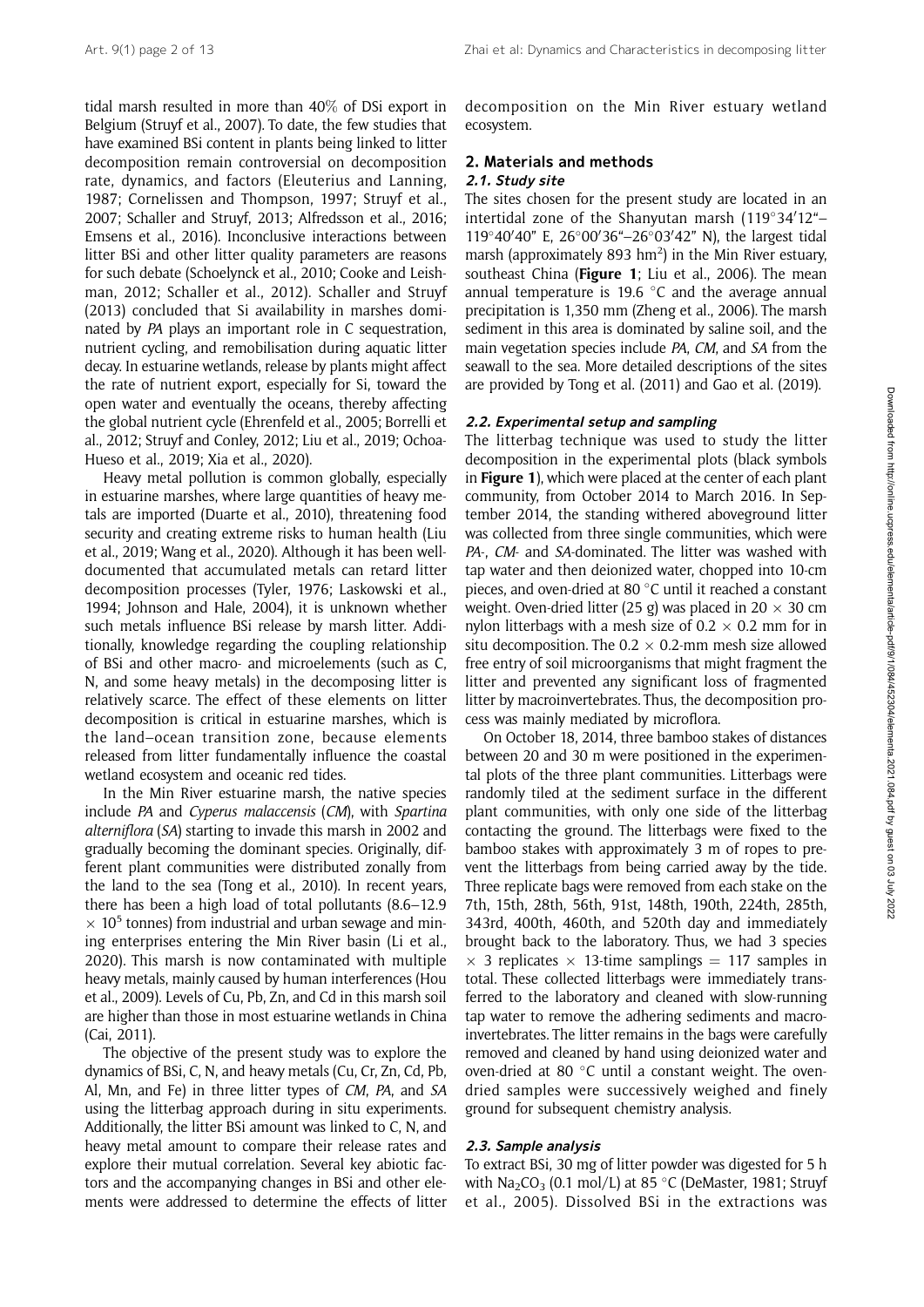

Figure 1. Location of study sites. DOI: https://doi.org/10.1525/elementa.2021.00084.f1

measured by the Molybdate blue spectrophotometric method (Saccone et al., 2006).

Total organic C and N content in the litter was measured with a Vario EL III Element Analyser (Elemental Scientific Instruments, Langenselbold, Germany).

A ground sample of 0.04 g was digested with 2 mL of HNO<sub>3</sub> (70%) and 2 mL of H<sub>2</sub>O<sub>2</sub> (30%) at 180 °C for 10 h in closed 60-mL Teflon bottles (Savillex, Minnetonka, MN, USA). Digested samples were diluted with  $1\%$  HNO<sub>3</sub>, and the concentration of heavy metals (Cr, Cu, Cd, Zn, Pb, Al, Mn, and Fe) in all samples was determined with inductively coupled plasma mass spectrometry (XSeriesII; Thermo Company, Waltham, MA, USA) analysis. Quality assurance and control were assessed with duplicates (three replications), method blanks, and certified reference material (GBW10020) from the National Research Center for Standards in China for each batch of samples (two blanks and one standard for every 30 samples). The temperature and conductivity of the topsoil (0–10 cm in depth) were measured with a portable instrument (Spectrum Technologies, Inc.; Chicago, IL, USA), whereas the pH of the topsoil was determined with a portable pH meter (HACHsensION3; Loveland, CO, USA).

#### 2.4. Calculations and statistical analysis

To correlate litter decomposition rates with measures of litter quality, litter decomposition rate  $(k, d^{-1})$ , litter release rate  $(P, \%)$ , and the accumulation index  $(AI, \%)$  were calculated for each litter replicate using the following equations, respectively (Olson, 1963; Swift et al., 1979; Harmon et al., 1999):

$$
\ln(X_t/X_0) = -kt
$$

where  $X_t$  is the mass at time t,  $X_0$  is the initial mass, and t is time (days).

$$
P = [(X_0 \cdot C_0 - X_t \cdot C_t) / X_0 \cdot C_0] \times 100\%
$$
  
 
$$
AI_j = (X_t \cdot C_t) / (X_0 \cdot C_0) \times 100\%
$$

where  $C_t$  is the content or concentration of BSi or macroor microelements in the litter at time  $t$  and  $C_0$  is the initial content or concentration at the beginning of the experiment. P can reflect the loss rate of nutrients or heavy metals from the litter at the end of decomposition. AI can represent the accumulation or release status of elements in the litter. An AI value greater than 100% indicates net accumulation of BSi or macro- or microelements in the litter. A value less than 100% means net release. "j" stands for BSi, C, N, or heavy metals.

A one-way analysis of variance was performed on the original data to analyze the significant differences in decomposition rates and the amounts and AIs of BSi, C, N, and heavy metals among the three litter species. Regression analyses were used to determine the exponential relationships between the natural logarithm of the mass remains and the decomposition days. Pearson's correlation analysis was used to correlate the BSi content in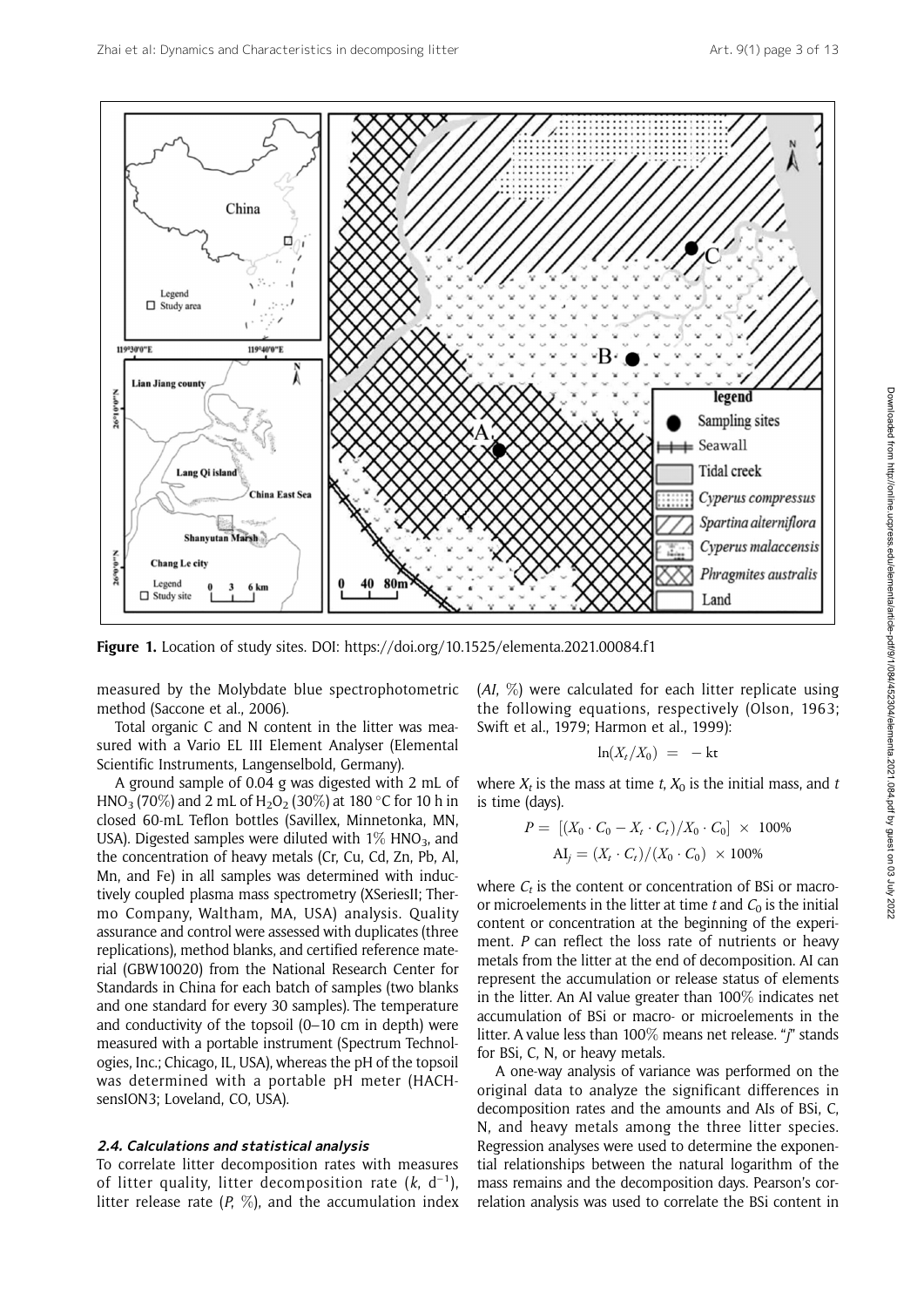the litter with the chemical parameters (C, N, C/N ratios, and heavy metals) of the litter and the environmental indices.

### 3. Results

## 3.1. Litter mass loss

The mass loss rate of the three litter species increased during the early decomposition stage and was stable during the later stage, indicating that litter decomposition had almost stopped (Figure 2). After 520 days of in situ decomposition, only 14.71% PA, 13.63% SA, and 7.93% CM of the initial litter mass was left in the litterbags. Comparison of the decomposition process for each species revealed that CM exhibited the highest decomposition rate (0.005 d<sup>-1</sup>), followed by SA (0.004 d<sup>-1</sup>) and PA  $(0.003 d^{-1})$  with no significant differences ( $P > 0.05$ ; Table 1). Significantly higher  $t_{0.95}$  (time needed for 95% of the litter dry mass to decompose) was observed for PA (442 days) than for SA (438 days) and CM (281 days).

#### 3.2. Amounts and AIs of BSi, C, and N

The initial BSi content and mean C/N ratio are shown in Table 1. As the decomposition process proceeded, BSi, C, and N amounts in the litter decreased for all species with a rapid decline during the initial period and a slow release during the later period. The release dynamics of BSi and C were relatively steady, whereas the release dynamics of N were irregular, with a fluctuating variation during the middle period (Figure 3). The release dynamics



Figure 2. Mass loss rate in *Phragmites australis, Spartina* alterniflora, and Cyperus malaccensis during decomposition. Values with the same letters are not significantly different at  $P > 0.05$ . DOI: https:// doi.org/10.1525/elementa.2021.00084.f2

significantly differed among the species for N amount (P < 0.05) but not for BSi and C. BSi amount in PA was significantly different to those of  $CM$  and  $SA$  ( $P < 0.05$ ); however, no statistical differences were observed between CM and SA ( $P > 0.05$ ). After 520 days of decomposition in the three species, the BSi release rate was the highest, followed by that of C and N. The BSi release rates in PA, SA, and CM were 97.23%, 96.75%, and 98.64%, respectively, whereas those for C were 85.05%, 87.68% and 92.85%, and those for N were 85.45%, 81.45%, and 78.71%, respectively.

The AIs of the three litter species for BSi, C, and N were all less than 100%, indicating net release throughout the 520 days of decomposition. The trend for  $AI<sub>BSi</sub>$  resembled that of  $AI<sub>C</sub>$ , with little variation during most of the experiment for the three litter species. In contrast, the trend for  $AI<sub>N</sub>$  differed among the three litter species, with higher CM AIs showing that the N release rate for CM was lower than those of PA and SA. For C and N, toward the end of the experiment (after 400 days), AI had slightly increased except for N of SA, indicating that the three litter species completely released C and N during the decomposition process, but after a certain period, they began to accumulate C and N from the ambient environment. However, there was a net release of BSi from the decomposing litter in the Min River estuary marsh. For BSi and C, no significant correlations were found among the AIs of the three species ( $P > 0.05$ ). For N, the AI of CM was significantly different from those of PA and  $SA (P < 0.05)$ ; however, no statistical differences were observed between PA and SA  $(P > 0.05)$ .

#### 3.3. Amounts and AIs of heavy metals

The changes in the amounts and AIs of heavy metals during decomposition for the three litter species showed that their dynamics were specific for each litter type (Figures 4 and 5). The amount of most of the heavy metals first increased and then decreased, except for Mn and Cr that showed the opposite trend. After 520 days of decomposition, PA, SA, and CM litter had released 87.50%, 72.82%, and 76.48% of their initial Cr amount and 67.01%, 85.14%, and 84.20% of their initial Mn amount, respectively (Table 2). There were also some decreases in Cu (22.91%), Zn (76.44%), and Cd (87.91%) in CM litter and Zn (34.29%) in PA litter. Nevertheless, other metals in other species were characterized by an increase in metal amounts during the decomposition process (Table 2). For different species, PA litter had higher Cu, Cd, Pb, Al, and Fe amount. SA litter was enriched in most metals except for

Table 1. Initial biogenic silica (BSi) content, mean C/N ratio, and regression equations of mass remains ratio ( $W_t/W_o$ ) with decomposition days (t) during the decomposition process. DOI: https://doi.org/10.1525/elementa.2021.00084.t1

| <b>Species</b>        | <b>Regression Equations</b>   | $k(d^{-1})$ | $R^2$  | $t_{0.95}$ (Day) | Initial BSi Content ( $mg/g$ ) | Mean C/N Ratio   |
|-----------------------|-------------------------------|-------------|--------|------------------|--------------------------------|------------------|
| Phragmites australis  | $W_t/W_o = 0.6703e^{-0.003t}$ | 0.003a      | 0.9695 | 442              | 85.46                          | $25.02 + 0.68$   |
| Spartina alterniflora | $W_t/W_o = 0.7653e^{-0.004t}$ | 0.004a      | 0.9242 | 438              | 50.67                          | $42.91 + 1.77$   |
| Cyperus malaccensis   | $W_t/W_o = 0.7975e^{-0.005t}$ | 0.005a      | 0.9414 | 281              | 45.91                          | $25.48 \pm 1.71$ |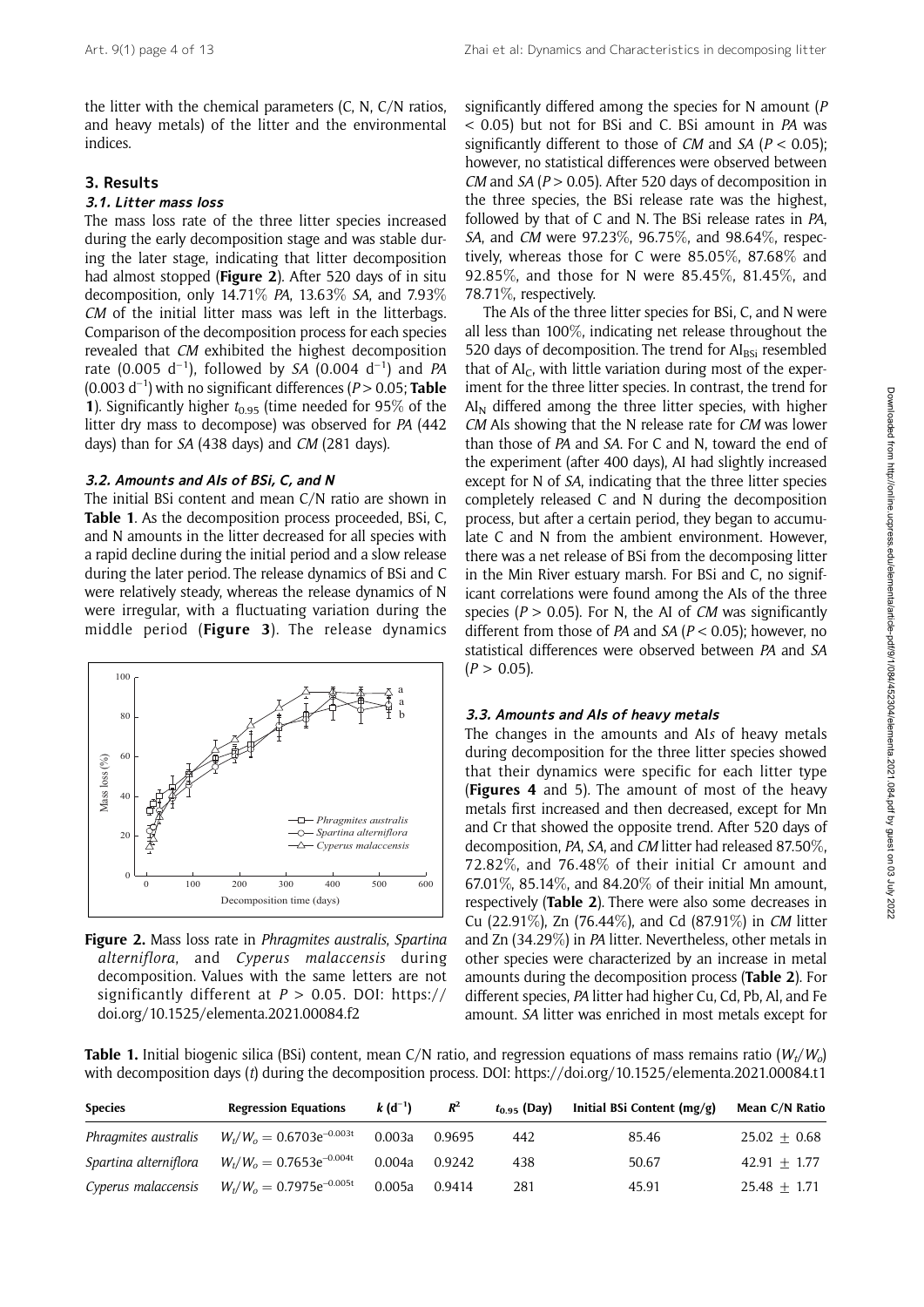

Figure 3. Nutrient amounts (per litterbag) and AIs of biogenic silica, C, and N in the decomposing litter over time for the three species. DOI: https://doi.org/10.1525/elementa.2021.00084.f3

Mn, whereas CM litter released most metals except for Pb, Al, and Fe.

The AIs of Cd were all lower than 100%, showing net release in the three litter species. The AIs of Mn were mostly lower than 100%; therefore, Mn was predominantly released by the three litter species during decomposition with some exceptions for PA. Higher content and AI of Cr and Zn during most early stages characterized their enriching, whereas both content and AI of Cr and Zn decreased from approximately the 250th day, indicating their releasing pattern during the later stages. Mn, Cr, and Zn were predominantly released during the decomposition of the three litter species, whereas there was net release of Cd. Thus, the AIs of the other heavy metals, including Cu, Pb, Al, and Fe, were higher than 100%, and their amounts increased, with the highest value found during the middle stage of decomposition, showing their enriching process.

#### 4. Discussion

#### 4.1. Decomposition rate in different litter species

Litter decomposition is an important pathway controlling nutrient cycling in wetlands (Jordan et al., 1989). Litter quality affects litter decomposition rates, and the C/N ratio is often used as a predictor of decomposition rates because it reflects the ratio of carbohydrate and lignin to protein in the litter, that is, a high ratio usually results in a low decomposition rate (Moretto and Distel, 2003). In the present decomposition experiment, the decomposition rates significantly differed among the species in the order of  $CM > SA > PA$ , which is consistent with Tong et al. (2011). CM showed the highest decomposition rate (0.005  $d^{-1}$ ) and required the shortest time (281 days) for 95% decomposition of 25 g of dry litter (Figure 2 and Table 1). There were few differences

between PA and SA for the decomposition rate and  $t_{0.95}$ . The mean C/N ratio of CM during decomposition was lower than that of SA (Table 1), which could account for the higher average decomposition rate of CM. Nevertheless, the relationship between the C/N ratio and decomposition rate is not absolute. SA, which had the highest C/N ratio, showed a lower decomposition rate than that of CM and a higher decomposition rate than that of PA. Inhibited decomposition is attributed to a high C/N ratio because decomposition is alleviated when N is added to the solution (Rosemond et al., 2010). High C/N ratios (greater than 30) could hamper plant decomposition because of microbes (Atkinson and Cairns, 2001). Hence, high C/N ratios (42.91  $\pm$  1.77) and the 0.2-mm mesh size, which only allowed the entry of microorganisms, led to lower decomposition for SA in the present study.

PA, a herb with high lignin and cellulose content (Gessner, 2000), had the lowest decomposition rate  $(0.003 \, \text{d}^{-1})$ and required the longest time (442 days) for the decomposition of 25 g dry litter in the present study (Figure  $2$  and Table 1). Schaller and Struyf (2013) showed that reed leaf litter decay by heterotrophic microbes (as the central part of litter decay) was strongly influenced by Si availability during plant growth, with higher decay rates for the litter with higher Si content. However, this is inconsistent with the results of the present study, where plant litter with higher BSi content had lower decay rates for PA, SA, and CM in the Min River estuary. This can be explained by the discrepancy between the leaves and the entire plant. Additionally, litter decomposition rates among the three species had nonsignificant correlations with soil pH, conductivity, and temperature ( $P > 0.05$ ), implying that these abiotic factors might have a negligible influence on litter decomposition rates for a long-term study in the Min River estuary.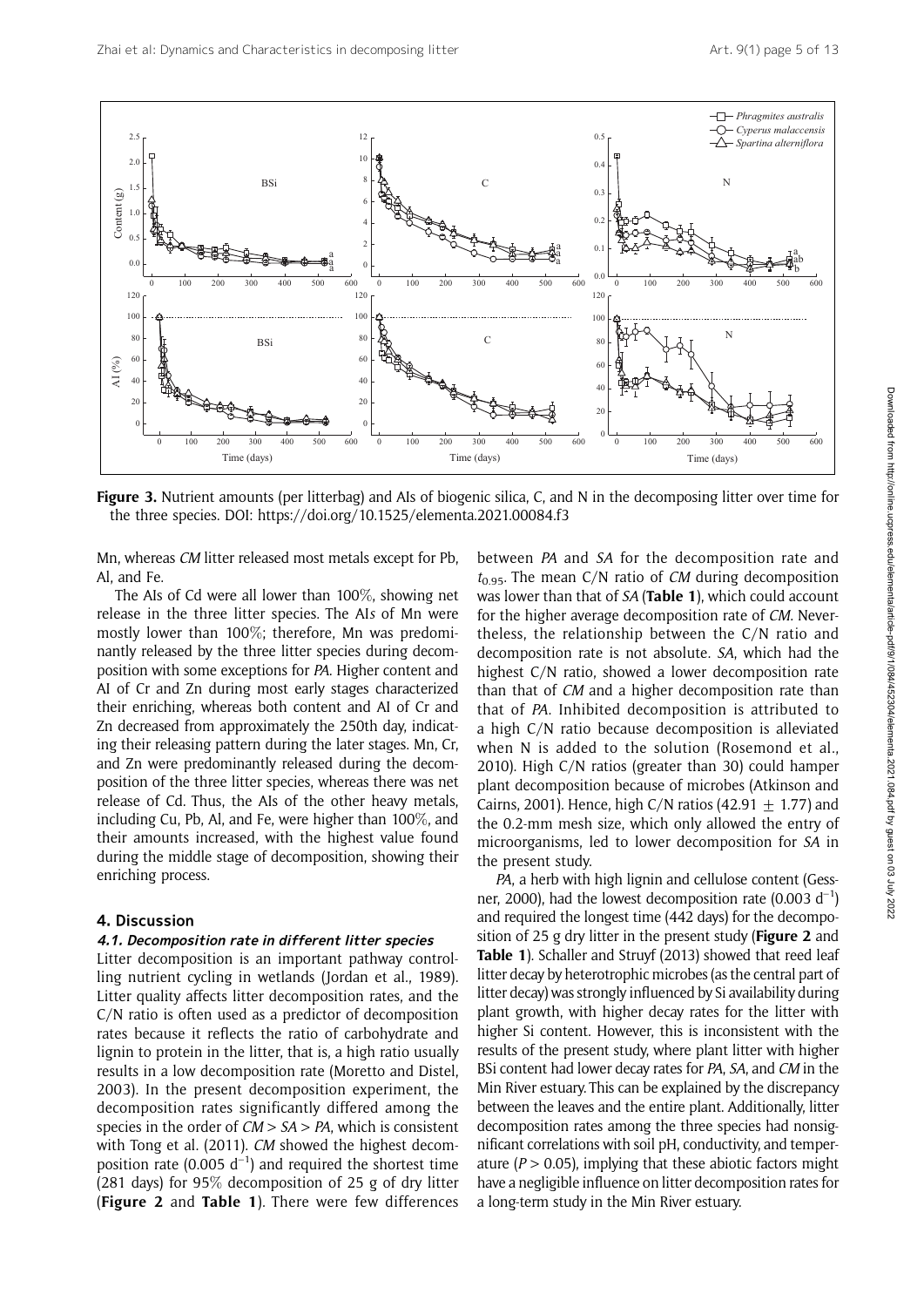

Figure 4. Amounts (per litterbag) of heavy metals in the decomposing litter over time for the three species. DOI: https://doi.org/10.1525/elementa.2021.00084.f4

## 4.2. Decomposition characteristics of BSi, C, and N in different litters species

Litter decomposition is one of the most important ecosystem processes that can modulate elemental biogeochemistry (Berg and Laskowski, 2005; Prescott, 2005). The release and retention of nutrients in the litter directly determine the nutritional status of the marsh ecosystem and ultimately affect the ecosystem productivity (Tong et al., 2011; Zhang et al., 2014). After vegetation dieback and subsequent litter decay, Si, C, and N are gradually released back into the ambient environment (Struyf and Conley, 2009; Vandevenne et al., 2013). However, the amount and AI of N in PA, SA, and CM showed an increasing trend during the early stages of in situ decomposition. N is a limiting factor for the

growth of decomposer populations (Blair, 1988). Hence, many studies have stated that N dynamics in the decomposing litter are generally characterized by an initial immobilization phase followed by a release, indicating that insufficient N might limit decomposer activity during the early stages (Blair, 1988; Parton et al., 2007; Manzoni et al., 2010; Van Nevel et al., 2014).

We observed that the BSi/C and BSi/N patterns steadily decreased during decomposition, except for a few time points (Figure 6). Therefore, BSi was removed from the decomposing litter much faster than C and N, which supports the findings of Struyf et al. (2007). During the first 50 days, the dramatic dynamics of BSi/(C, N) might be due to interactions with abiotic and biotic factors. Thus, it is important to study plant decomposition during the initial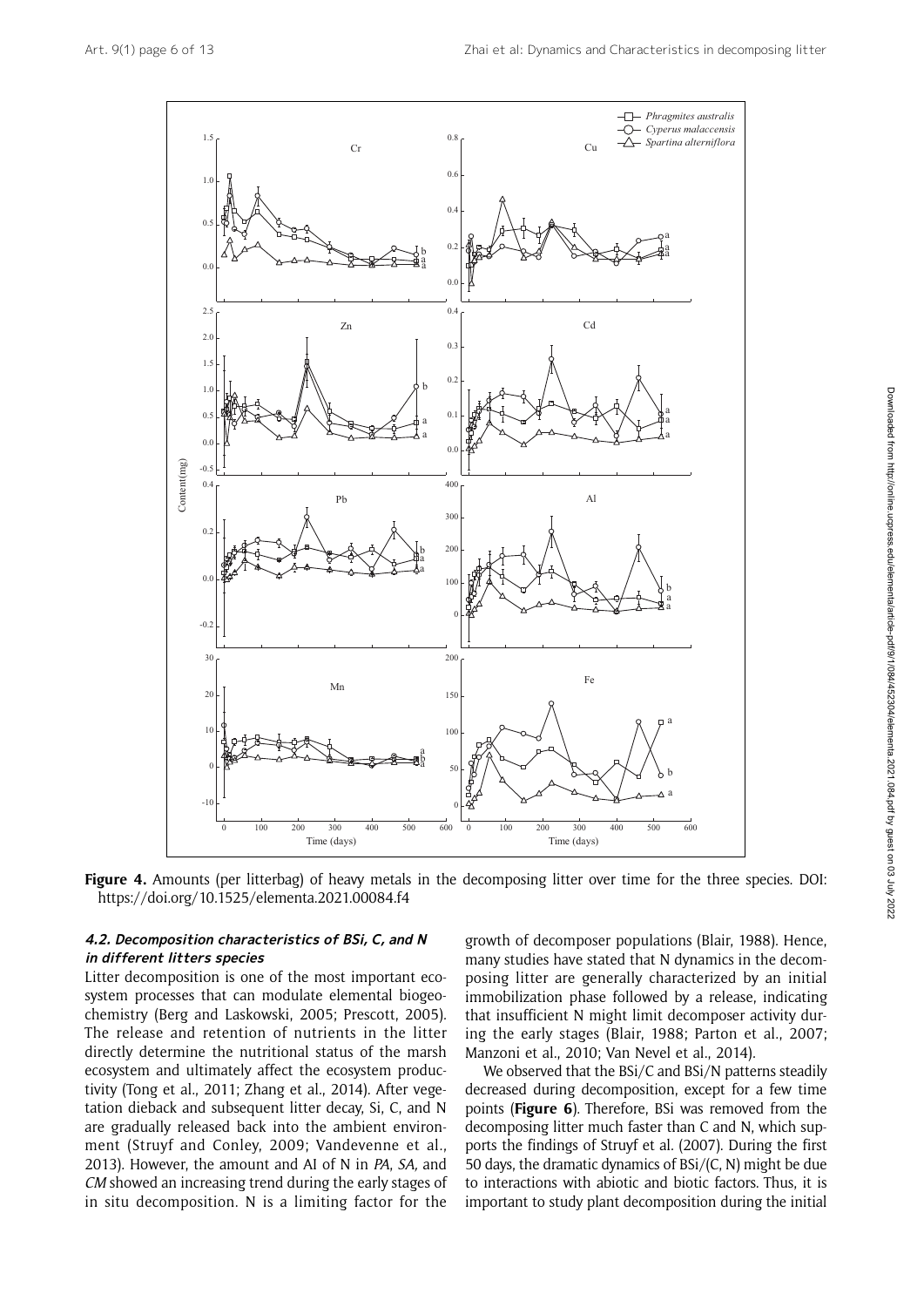Table 2. Average amounts of nutrients (biogenic silica [BSi], C, and N; g) and metals (mg) in litterbags during 520 days of litter decomposition ( $n = 14$ ); litter release rates (%) between brackets [release (–) enrichment (+)]; differences in averages between species were tested with analysis of variance. DOI: https://doi.org/10.1525/elementa.2021.00084.t2

|              | PA                                                 | SA                                      | <b>CM</b>                               |  |  |
|--------------|----------------------------------------------------|-----------------------------------------|-----------------------------------------|--|--|
|              | Average (Release Rate)                             | Average (Release Rate)                  | Average (Release Rate)                  |  |  |
| <b>BSi</b>   | $0.490 \pm 0.146^{\circ}$ (-97.23)                 | $0.344 \pm 0.091^b$ (-96.75)            | $0.295 \pm 0.092^b$ (-98.64)            |  |  |
| $\mathsf{C}$ | 4.20 $\pm$ 0.674 <sup>a</sup> (-85.05)             | 4.49 $\pm$ 0.779 <sup>a</sup> (-87.68)  | $3.46 \pm 0.736^b$ (-92.85)             |  |  |
| N            | $0.170 \pm 0.027$ <sup>a</sup> (-85.45)            | $0.098 \pm 0.015^b$ (-81.45)            | $0.117 \pm 0.015^{\circ}$ (-78.71)      |  |  |
| Cr           | $0.418 \pm 0.078$ <sup>a</sup> (-87.50)            | $0.410 \pm 0.064^b$ (-72.82)            | $0.110 \pm 0.025^{\text{a}}$ (-76.48)   |  |  |
| Cu           | $0.209 \pm 0.020^{\circ}$ (+90.48)                 | $0.190 \pm 0.016^a \ (+43.54)$          | $0.196 \pm 0.026^{\circ}$ (-22.91)      |  |  |
| Zn           | $0.625 \pm 0.085^{\circ}$ (-34.29)                 | $0.590 \pm 0.089^b \ (+81.60)$          | $0.340 \pm 0.071$ <sup>a</sup> (-76.44) |  |  |
| Cd           | $0.0014 \pm 0.0001^a \left( +608.06 \right)$       | $0.0013 \pm 0.0001^a \,(+34.61)$        | $0.0015 \pm 0.0004^{\circ}$ (-87.91)    |  |  |
| Pb           | $0.097 \pm 0.008^a \left( +219.49 \right)$         | $0.125 \pm 0.016^b \ (+76.04)$          | $0.037 \pm 0.005^{\circ}$ (+166.38)     |  |  |
| Al           | $89.28 \pm 11.72^{\text{a}} \left( +51.24 \right)$ | $121.23 \pm 18.61^b \ (+56.53)$         | $32.60 \pm 6.79^{\circ}$ (+49.61)       |  |  |
| Mn           | $5.21 \pm 0.66^a (-67.01)$                         | 4.32 $\pm$ 0.78 <sup>b</sup> (-85.14)   | 2.46 $\pm$ 0.51 <sup>c</sup> (-84.20)   |  |  |
| Fe           | 61.86 $\pm$ 6.99 <sup>a</sup> (+634.96)            | 69.28 $\pm$ 10.04 <sup>b</sup> (+69.69) | $20.91 \pm 4.56^{\circ}$ (+89.09)       |  |  |

Values with the same letter did not significantly differ between species ( $P > 0.05$ ).

stage, in which large soluble nutrients are rapidly released. Schaller and Struyf (2013) found that the aquatic litter decomposition process is controlled in the tropics mainly by microbes. Microorganisms in litter can absorb nutrients from the surrounding environment to maintain their activity, which increases the decomposition of nutrients in the litter (Liao et al., 2008). In nutrient-rich environments, soil bacteria thrive and accelerate decomposition (Fierer et al., 2012). Between the 200th and 350th day, BSi/C values increased, which was attributed to more C released than BSi. For CM, BSi/(C, N) values were lower than those of PA and SA, thus implying CM released less BSi than those of the other two species.

To date, the effects of BSi content in litter on decomposition rates have remained unclear. Several researchers have suggested that high litter BSi content hampers decomposition (Cornelissen and Thompson, 1997); however, the opposite patterns have also been reported (Schaller and Struyf, 2013). In the present study, the BSi release rate and the initial BSi content were 97.23% and 85.46 mg/g in PA, 96.75% and 50.67 mg/g in SA, and 98.64% and 45.91 mg/g in  $CM$ , respectively (Table 1). Therefore, there was no relationship between the BSi decomposition rate and the initial content. Moreover, for the three species, the average release rates of C and N were 88.52% and 81.87%, respectively. BSi in PA, SA, and CM was released thoroughly into the Min River estuary; however, it was not the same for C and N. AIs of C, N, and BSi in the three litter species were lower than 100%; therefore, there were net releases of these three elements by PA, SA, and CM during the 520 days of decomposition. Litter decomposition is an important resource of BSi in wetland ecosystems, and it exports rich BSi to the estuary or sea, affecting the wetland and global nutrient cycling.

## 4.3. Dynamics of heavy metals in different litter species

Previous studies have indicated that the release or accumulation of metals during litter decomposition involves the following two major processes: the release of metals from the litter as they oxidize and the retention of metals on organic films of the litter (Pellenbarg, 1984; Du Laing et al., 2006). For the different heavy metals in the three marsh plants in the present study, Al and Fe were present at high levels, but other heavy metals (especially Pb and Cd) were present in minute quantities. The change in the content of heavy metals during decomposition showed that their dynamics were distinct for each litter type (Figures 4 and 5). The amounts of heavy metals increased in the beginning and decreased afterward, except for Mn that showed the opposite trend. An increase in the metal amount is attributed to different factors such as contamination by sediment particles, passive sorption onto recalcitrant organic fractions, and active accumulation by microbial colonizers (Breteler et al., 1981; Gadd, 1993; Zawislanski et al., 2001; Kovacova and Sturdik, 2002). As litter decomposition proceeds, organic acids forming during the humification could create stable complexes with metals and, therefore, affect the metal solubility and speciation (Fox and Comerford, 1990). Subsequently, litter rich in humic substances might have oxygen-containing functional groups to bind heavy metals and form stable complexes (Laskowski et al., 1995). Thus, as the amount of humic substances increases during decay, presumably more metal ions can be bound to the decomposing litter (Gautam et al., 2019). In the present study, analogous results were found, in which most heavy metals began to enrich the litter during the later decomposition period, which was attributed to heavy pollution from multiple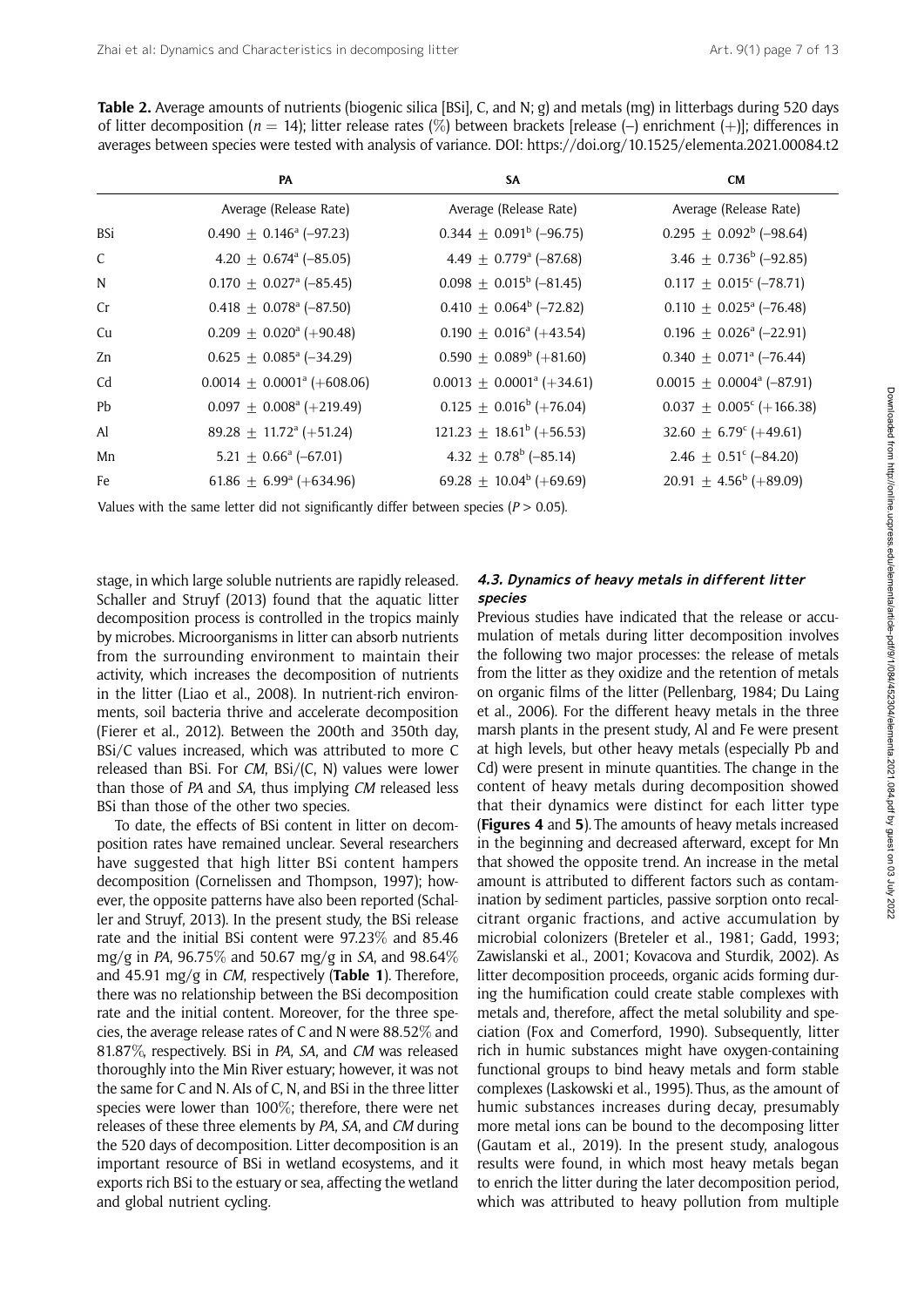

Figure 5. AIs of heavy metals in decomposing litters over time for the three litter species. DOI: https://doi.org/ 10.1525/elementa.2021.00084.f5



Figure 6. Ratios among biogenic silica, C, and N in the three litters during decomposition. DOI: https://doi.org/ 10.1525/elementa.2021.00084.f6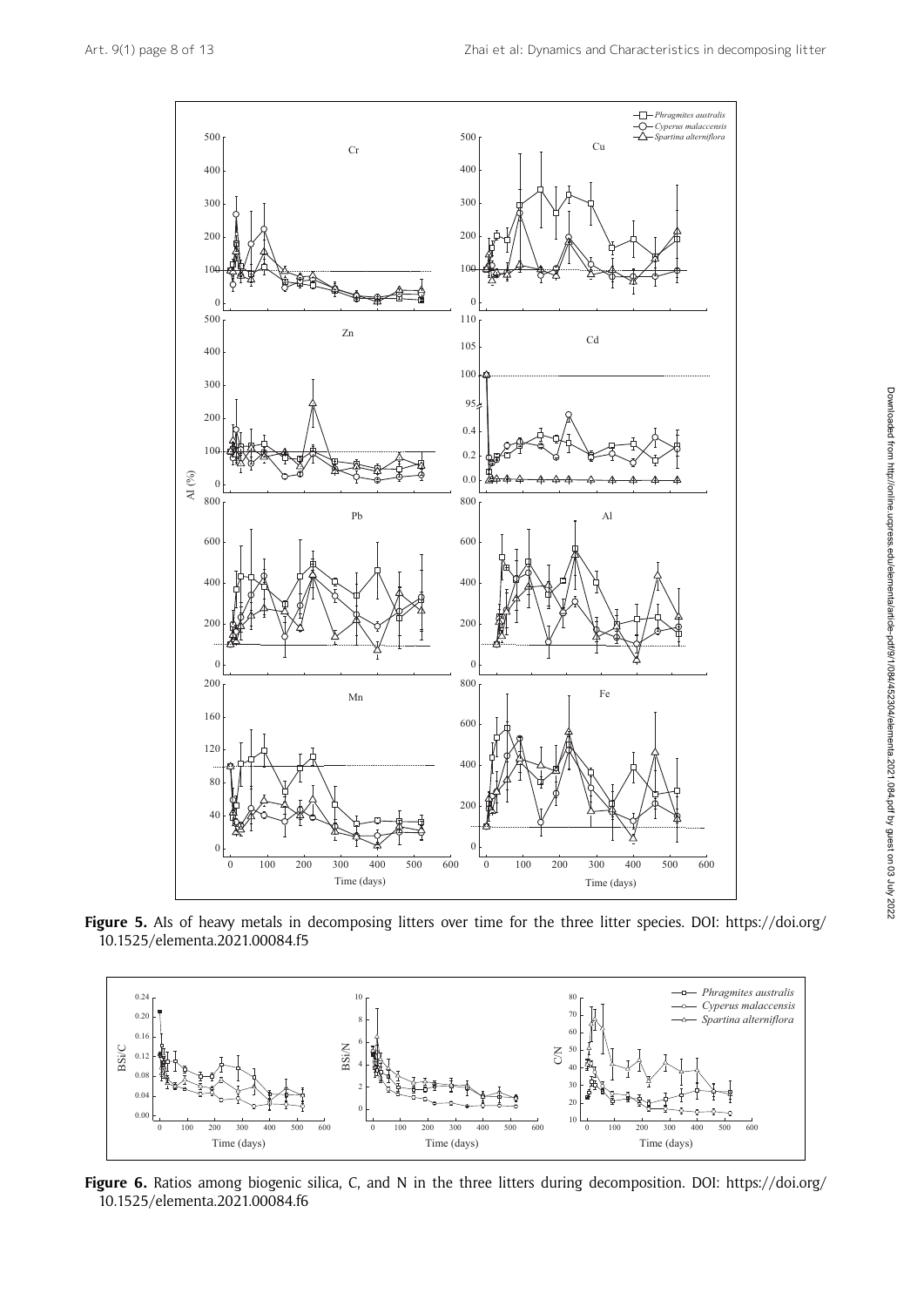Table 3. Correlation between biogenic silica [BSi] and macro- and microelements of the three litter species. DOI: https://doi.org/10.1525/elementa.2021.00084.t3

| <b>Species</b>                                                                                           |  | C/N | <b>Cr</b> | Cu | Zn | Cd                                                          | Pb |          | Mn      | Fe        |
|----------------------------------------------------------------------------------------------------------|--|-----|-----------|----|----|-------------------------------------------------------------|----|----------|---------|-----------|
| Phragmites australis $-0.19^*$ $-0.20^*$ 0.43                                                            |  |     |           |    |    | $0.54***$ $-0.67***$ $-0.16$ $-0.49***$ $-0.68***$ $-0.32*$ |    |          | $-0.27$ | $-0.62**$ |
| Spartina alterniflora 0.25** -0.46** 0.46** -0.29 -0.78** -0.38* -0.50** -0.78** -0.68** -0.63** -0.78** |  |     |           |    |    |                                                             |    |          |         |           |
| Cyperus malaccensis $-0.45**$ $-0.78**$ $0.83**$ $0.21$ $-0.57**$ $-0.24$ $-0.42*$ $-0.56**$             |  |     |           |    |    |                                                             |    | $-0.34*$ | $-0.22$ | $-0.39*$  |

Asterisks indicate significant differences between BSi and macro- and microelements.

 $*P < 0.05$ .  $*P < 0.01$ .

heavy metals due to gradually enhanced human interferences in the Min River estuary (Hou et al., 2009; Cai, 2011). The AIs of Al, Fe, Pb, and Cu were mostly greater than 100%; therefore, there was net accumulation of these metals during the 520 days of in situ decomposition. Cd, Mn, Cr, and Zn showed net release during the majority of the decomposition period. Therefore, as the plant litters decomposed, they acted differently to enrich or release heavy metals. Simultaneously, the heavy metal amount in the wetland soil or ambient surroundings affects the enrichment or release of these metals by the litters (Weis and Weis, 2004; Du Laing et al., 2006; Keuskamp et al., 2015; Li et al., 2020). Fungi can accumulate and transfer significant amounts of elements from organic and mineral soil to decomposing litters (Tyler, 2005; Van Nevel et al., 2014).

Pearson's correlation analysis results showed that the BSi amount was adversely correlated with N and some heavy metal amount in the three decomposing litter species, especially for Cu, Cd, Pb, Al, and Fe with significant correlation coefficients (Table 3), which persistently accumulated during the decay process except for Cd. Later in the decomposition process, the more the heavy metals such as Cu, Pb, Al, and Fe accumulated, the slower was the release of BSi that eventually stopped. Thus, we deduced that the N amount and these heavy metals in the litter restrained the BSi release. Such a finding requires further studies for confirmation. The BSi amount was also adversely correlated with the Zn and Mn amount with nonsignificant differences ( $P > 0.05$ ). Significant negative correlation was found between the BSi and C amount for PA and CM but not for SA. Similarly, on comparing the start and end of experiments, it was found that a significantly lower C amount in the reed leaf litter correlated with a high BSi amount and significantly lower values for most other elements (such as N, Mn, Fe, and Cu; Schaller and Struyf, 2013). Further research is required to explore the positive correlation between the BSi and C amount for SA. A significant positive correlation between the BSi amount and C/N ratio for the three litter species was also observed; therefore, the high C/ N ratio of the litter had a stimulative influence on BSi release by the litter.

#### 5. Conclusions

In conclusion, the present study characterized the dynamics of BSi and other macro- and microelements, including C, N, and heavy metals, during 520 days of

decomposition of PA, CM, and SA in the Min River estuary in southeast China. The decomposition rates significantly differed among the species in the order of CM  $(0.005 \text{ d}^{-1})$  > SA  $(0.004 \text{ d}^{-1})$  > PA  $(0.003 \text{ d}^{-1})$ . The BSi amount generally decreased in the three litter species and significantly differed among the three species, and BSi was removed from the litter much faster than C and N. The present study clearly showed that there were net releases of BSi, C, and N by PA, SA, and CM, and Cd, Mn, Cr, and Zn were predominantly released, with a net accumulation of Cu, Pb, Al, and Fe during the decomposition period. Pearson's correlation analysis results showed that the BSi amount was adversely correlated with the N, Cu, Cd, Pb, Al, and Fe amount with a significant correlation. The present study revealed that the decomposition of marsh litter is an important source of BSi and has farreaching effects on ecosystem functioning in marshes of the Min River estuary.

#### Data Accessibility Statement

The data generated for this study can be found at the following location: [https://data.mendeley.com/datasets/](https://data.mendeley.com/datasets/h4v22c7ggv/1) [h4v22c7ggv/1.](https://data.mendeley.com/datasets/h4v22c7ggv/1)

#### Financial Disclosure

We thank the Natural Science Foundation of China for awarding funding to SJ Zhai to run the fund-Controlling factors of spatiotemporal distributing characteristics of Silicon in Min river estuary and its mechanism (Grant No. 41401114). SJ Zhai acknowledges the funding of "Study on the characteristics and influencing factors of silicon, carbon and nitrogen during litter decomposition in Min River Estuarine Wetland" from Science and Technology Department of Fujian Province under grant agreement 2016J01184.

#### Competing interests

The authors have no competing interests to declare.

#### Author contributions

Contributed to conception and design: SJZ

Contributed to acquisition of data: GYH, HG

Contributed to analysis and interpretation of data: SJZ, STQ

Drafted and/or revised the article: SJZ, STQ

Approved the submitted version for publication: SJZ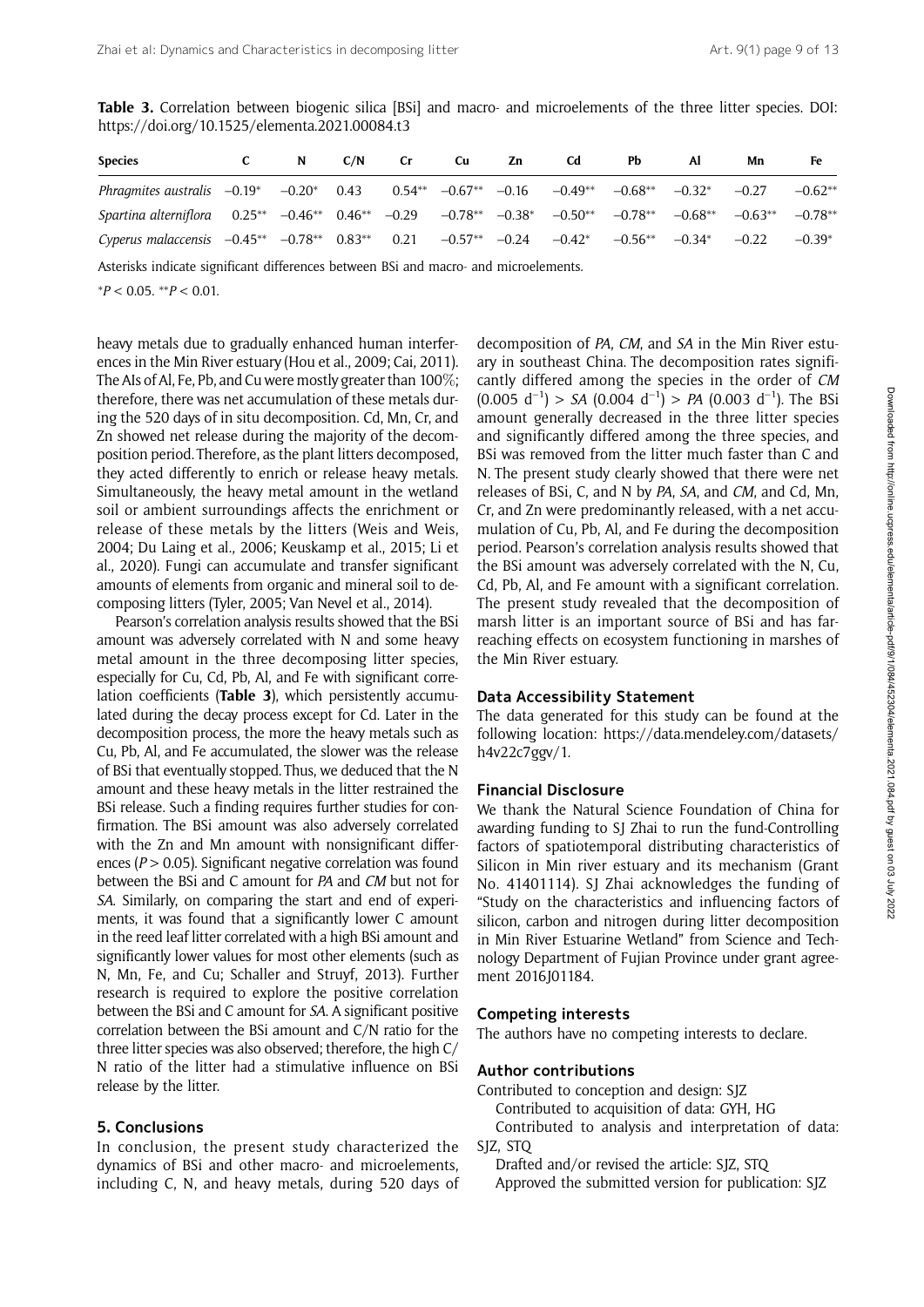## References

- Alfredsson, H, Clymans, W, Stadmark, J, Conley, D, Rousk, J. 2016. Bacterial and fungal colonization and decomposition of submerged plant litter: Consequences for biogenic silica dissolution. FEMS Microbiology Ecology 92(3): 12. DOI: [http://dx.doi.](http://dx.doi.org/10.1093/femsec/fiw011) [org/10.1093/femsec/fiw011](http://dx.doi.org/10.1093/femsec/fiw011).
- Atkinson, RB, Cairns, J. 2001. Plant decomposition and litter accumulation in depressional wetlands: Functional performance of two wetland age classes that were created via excavation. Wetlands 21(3): 354–362. DOI: [http://dx.doi.org/10.1672/0277-](http://dx.doi.org/10.1672/0277-5212(2001)021) [5212\(2001\)021.](http://dx.doi.org/10.1672/0277-5212(2001)021)
- Bartoli, F. 1983. The biogeochemical cycle of silicon in two temperate forest ecosystems. Ecological Bulletins 35: 469–476. DOI: [http://dx.doi.org/10.2307/](http://dx.doi.org/10.2307/20112881) [20112881.](http://dx.doi.org/10.2307/20112881)
- Berg, B, Laskowski, R. 2005. Litter decomposition, a guide to carbon and nutrient turnover. New York, NY: Elsevier.
- Blair, JM. 1988. Nutrient release from decomposing foliar litter of three tree species with special reference to calcium, magnesium and potassium dynamics. Plant and Soil 110: 49–55. DOI[:http://dx.doi.org/10.](http://dx.doi.org/10.1007/bf02143538) [1007/bf02143538.](http://dx.doi.org/10.1007/bf02143538)
- Borrelli, N, Osterrieth, M, Romanelli, A, Alvarez, MF, Cionchi, JL, Massone, H. 2012. Biogenic silica in wetlands and their relationship with soil and groundwater biogeochemistry in the Southeastern of Buenos Aires Province, Argentina. Environmental Earth Sciences 65(2): 469–480. DOI: [http://dx.doi.](http://dx.doi.org/10.1007/s12665-011-1010-3) [org/10.1007/s12665-011-1010-3](http://dx.doi.org/10.1007/s12665-011-1010-3).
- Bouchard, V, Lefeuvre, JC. 2000. Primary production and macro-detritus dynamics in a European salt marsh: Carbon and nitrogen budgets. Aquatic Botany 67(1): 23–42. DOI: [http://dx.doi.org/10.1016/s0304-](http://dx.doi.org/10.1016/s0304-3770(99)00086-8) [3770\(99\)00086-8](http://dx.doi.org/10.1016/s0304-3770(99)00086-8).
- Breteler, RJ, Teal, JM, Giblin, AE, Valiela, I. 1981. Trace element enrichments in decomposing litter of Spartina alterniflora. Aquatic Botany 11: 111–120. DOI: [http://dx.doi.org/10.1016/0304-3770\(81\)90052-8.](http://dx.doi.org/10.1016/0304-3770(81)90052-8)
- Cai, HY. 2011. Heavy metals in sediments of the Minjiang Estuary wetlands and assessment [Doctoral thesis]. Fujian Normal University. 35–41. DOI: [http://dx.doi.](http://dx.doi.org/10.7666/d.y1998939) [org/10.7666/d.y1998939](http://dx.doi.org/10.7666/d.y1998939).
- Cooke, J, Leishman, MR. 2012. Tradeoffs between foliar silicon and carbon-based defences: Evidence from vegetation communities of contrasting soil types. Oikos 121(12): 2052–2060. DOI: [http://dx.doi.](http://dx.doi.org/10.1111/j.1600-0706.2012.20057.x) [org/10.1111/j.1600-0706.2012.20057.x.](http://dx.doi.org/10.1111/j.1600-0706.2012.20057.x)
- Cornelissen, JHC, Thompson, K. 1997. Functional leaf attributes predict litter decomposition rate in herbaceous plants. New Phytologist 135: 109–114. DOI: [http://dx.doi.org/10.1046/ j.1469-8137.1997.](http://dx.doi.org/10.1046/ j.1469-8137.1997.00628.x) [00628.x.](http://dx.doi.org/10.1046/ j.1469-8137.1997.00628.x)
- DeMaster, DJ. 1981. The supply and accumulation of silica in the marine environment. Geochimica et Cosmochimica Acta 45(10): 1715–1732. DOI: [http://dx.](http://dx.doi.org/10.1016/ 0016-7037(81)90006-5) [doi.org/10.1016/ 0016-7037\(81\)90006-5.](http://dx.doi.org/10.1016/ 0016-7037(81)90006-5)
- Du Laing, G, Ryckegem, GV, Tack, FMG, Verloo, MG. 2006. Metal accumulation in intertidal litter through decomposing leaf blades, sheaths and stems of *Phragmites australis. Chemosphere* **63**(11): 1815–1823. DOI: [http://dx.doi.org/10.1016/j.](http://dx.doi.org/10.1016/j.chemosphere.2005.10.034) [chemosphere.2005.10.034.](http://dx.doi.org/10.1016/j.chemosphere.2005.10.034)
- Duarte, B, Caetano, M, Almeida, PR, Vale, C, Caçador, I. 2010. Accumulation and biological cycling of heavy metal in four salt marsh species, from Tagus estuary (Portugal). Environmental Pollution 158(5): 1661–1668. DOI: [http://dx.doi.org/10.1016/j.](http://dx.doi.org/10.1016/j.envpol. 2009.12.004) [envpol. 2009.12.004.](http://dx.doi.org/10.1016/j.envpol. 2009.12.004)
- Ehrenfeld, JG, Ravit, B, Elgersma, K. 2005. Feedback in the plant soil system. Annual Review of Environment and Resources 30(1): 75–115. DOI: [http://dx.doi.](http://dx.doi.org/10.1146/annurev.energy.30.050504.144212) [org/10.1146/annurev.energy.30.050504.144212.](http://dx.doi.org/10.1146/annurev.energy.30.050504.144212)
- Eleuterius, LN, Lanning, FC. 1987. Silica in relation to leaf decomposition of Juncus roemerianus. Journal of Coastal Research 3(4): 531–534.
- Emsens, WJ, Schoelynck, J, Grootjans, AP, Struyf, E, Van Diggelen, R. 2016. Eutrophication alters Si cycling and litter decomposition in wetlands. Biogeochemistry 130(3): 1–11. DOI: [http://dx.doi.org/](http://dx.doi.org/10.1007/s10533-016-0257-x) [10.1007/s10533-016-0257-x.](http://dx.doi.org/10.1007/s10533-016-0257-x)
- Epstein, E. 1994. The anomaly of silicon in plant biology. Proceedings of the National Academy of Sciences of the United States of America 91: 11–17. DOI: [http://](http://dx.doi.org/10.2307/2363729) [dx.doi.org/10.2307/2363729](http://dx.doi.org/10.2307/2363729).
- Fierer, N, Lauber, CL, Ramirez, KS, Zaneveld, J, Bradford, MA, Knight, R. 2012. Comparative metagenomic, phylogenetic and physiological analyses of soil microbial communities across nitrogen gradients. The ISME Journal 6: 1007–1017. DOI: [http://](http://dx.doi.org/10.1038/ismej.2011.159) [dx.doi.org/10.1038/ismej.2011.159.](http://dx.doi.org/10.1038/ismej.2011.159)
- Fox, TR, Comerford, NB. 1990. Low-molecular-weight organic acids in selected forest soils of the southeastern USA. Soil Science Society of America Journal 54: 1139–1144. DOI: [http://dx.doi.org/10.2136/](http://dx.doi.org/10.2136/sssaj1990.03615995005400040051x) [sssaj1990.03615995005400040051x](http://dx.doi.org/10.2136/sssaj1990.03615995005400040051x).
- Gadd, GM. 1993. Interactions of fungi with toxic metals. New Phytologist 124: 25–60. DOI: [http://dx.doi.](http://dx.doi.org/10.1111/j.1469-8137.1993.tb03796.x) [org/10.1111/j.1469-8137.1993.tb03796.x.](http://dx.doi.org/10.1111/j.1469-8137.1993.tb03796.x)
- Gao, H, Zhai, SJ, Sun, ZG, Liu, J, Tong, C. 2019. Differences in biomass and silica content in typical plant communities with ecotones in the Min River estuary of southeast China. PeerJ 7. DOI: [http://dx.doi.org/](http://dx.doi.org/10.7717/peerj.7218) [10.7717/peerj.7218](http://dx.doi.org/10.7717/peerj.7218).
- Gautam, MK, Lee, KS, Berg, B, Song, B, Yeon, J. 2019. Trends of major, minor and rare earth elements in decomposing litter in a cool temperate ecosystem, South Korea. Chemosphere 222: 214–226. DOI: [http://dx.doi.org/10.1016/j.chemosphere.2019.01.](http://dx.doi.org/10.1016/j.chemosphere.2019.01.114) [114.](http://dx.doi.org/10.1016/j.chemosphere.2019.01.114)
- Gautam, MK, Lee, KS, Song, BY, Lee, D, Bong, YS. 2016. Early-stage changes in natural  $^{13}$ C and  $^{15}$ N abundance and nutrient dynamics during different litter decomposition. Journal of Plant Research 129: 463– 476. DOI: [http://dx.doi.org/10.1007/s10265-016-](http://dx.doi.org/10.1007/s10265-016-0798-z) [0798-z](http://dx.doi.org/10.1007/s10265-016-0798-z).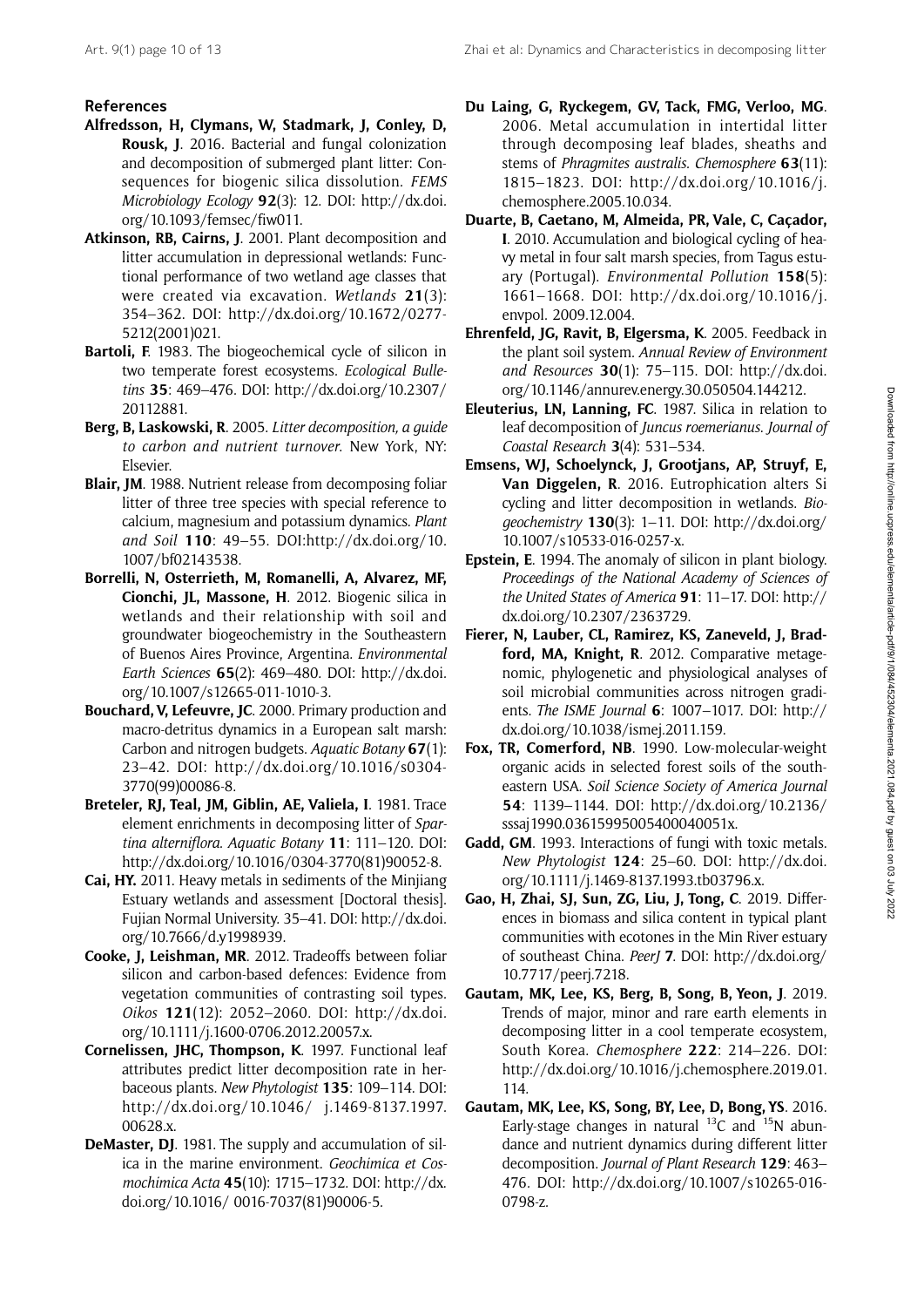- Gessner, MO. 2000. Breakdown and nutrient dynamics of submerged Phragmites shoots in the littoral zone of a temperate hardwater lake. Aquatic Botany 66(1): 9–20. DOI: [http://dx.doi.org/10.1016/S0304-](http://dx.doi.org/10.1016/S0304-3770(99)00022-4) [3770\(99\)00022-4.](http://dx.doi.org/10.1016/S0304-3770(99)00022-4)
- Harmon, ME, Nadelhoffer, KJ, Blair, JM. 1999. Measuring decomposition, nutrient turnover, and stores in plant litter, in Robertson, GP, Coleman, DC, Bledsoe, CS, Sollins, P eds., Standard soil methods for longterm ecological research. Oxford, UK: Oxford University Press: 202–240.
- Hou, XL, Huang, JG, Liu, AQ. 2009. Heavy metals pollution and it's assessment in the wetlands of Min River Estuary in Fujian Province. Journal of Agro-Environment Science 28(11): 2302–2306.
- Johnson, D, Hale, B. 2004. White birch (Betula papyrifera Marshall) foliar litter decomposition in relation to trace metal atmospheric inputs at metalcontaminated and uncontaminated sites near Sudbury, Ontario and Rouyn Noranda, Quebec, Canada. Environmental Pollution 127: 65–72. DOI: [http://](http://dx.doi.org/10.1016/S0269-7491(03)00260-4) [dx.doi.org/10.1016/S0269-7491\(03\)00260-4.](http://dx.doi.org/10.1016/S0269-7491(03)00260-4)
- Jordan, TE, Whigham, DF, Correll, DL. 1989. The role of litter in nutrient cycling in a brackish tidal marsh. Ecology 70: 1906–1915. DOI: [http://dx.doi.org/10.](http://dx.doi.org/10.2307/1938121) [2307/1938121](http://dx.doi.org/10.2307/1938121).
- Keuskamp, JA, Hefting, MM, Dingemans, BJ, Verhoeven, JA, Feller, IC. 2015. Effects of nutrient enrichment on mangrove leaf litter decomposition. Science of the Total Environment 508: 402–410. DOI: [http://](http://dx.doi.org/10.1016/j.scitotenv.2014.11.092) [dx.doi.org/10.1016/j.scitotenv.2014.11.092.](http://dx.doi.org/10.1016/j.scitotenv.2014.11.092)
- Kovacova, S, Sturdik, E. 2002. Interactions between microorganisms and heavy metals including radionuclides. Biologia 57(6): 651–663. DOI: [http://dx.doi.](http://dx.doi.org/10.1093/ bioinformatics/18.12.1705) [org/10.1093/ bioinformatics/18.12.1705.](http://dx.doi.org/10.1093/ bioinformatics/18.12.1705)
- Laskowski, R, Maryanski, M, Niklinska, M. 1994. Effect of heavy metals and mineral nutrients on forest litter respiration rate. Environmental Pollution 84: 97–102. DOI: [http://dx.doi.org/10.1016/0269-](http://dx.doi.org/10.1016/0269-7491(94)90076-0) [7491\(94\)90076-0](http://dx.doi.org/10.1016/0269-7491(94)90076-0).
- Laskowski, R, Niklinska, M, Maryanski, M. 1995. The dynamics of chemical elements in forest litter. Ecology 76: 1393–1406. DOI: [http://dx.doi.org/10.](http://dx.doi.org/10.2307/1938143) [2307/1938143.](http://dx.doi.org/10.2307/1938143)
- Li, X, Sun, ZG, Tian, LP, He, T, Li, J, Wang, J, Wang, H, Chen, BB. 2020. Effects of spatial expansion between Phragmites australis and Cyperus malaccensis on variations of arsenic and heavy metals in decomposing litters in a typical subtropical estuary (Min River), China. Chemosphere 240. DOI: [http://](http://dx.doi.org/10.1016/j.chemosphere.2019.124965) [dx.doi.org/10.1016/j.chemosphere.2019.124965](http://dx.doi.org/10.1016/j.chemosphere.2019.124965).
- Liao, CZ, Luo, YQ, Fang, CM, Chen, JK, Li, B. 2008. Litter pool sizes, decomposition, and nitrogen dynamics in Spartina alterniflora-invaded and native coastal marshlands of the Yangtze estuary. Oecologia 156(3): 589–600. DOI: [http://dx.doi.org/10.1007/](http://dx.doi.org/10.1007/s00442-008- 1007-0) [s00442-008- 1007-0](http://dx.doi.org/10.1007/s00442-008- 1007-0).
- Liski, J, Nissinen, A, Erhard, M, Taskinen, O. 2003. Climatic effects on litter decomposition from arctic tundra to tropical rainforest. Global Change Biology

9(4): 575–584. DOI: [http://dx.doi.org/10.1046/j.](http://dx.doi.org/10.1046/j.1365-2486.2003.00605.x) [1365-2486.2003.00605.x](http://dx.doi.org/10.1046/j.1365-2486.2003.00605.x).

- Liu, J, Luo, X, Sun, Y, Tsang, D, Qi, J, Zhang, W, Li, N, Yin, M, Wang, J, Lippold, H, Chen, Y, Sheng, G. 2019. Thallium pollution in China and removal technologies for waters: A review. Environment International 126: 771–790. DOI: [http://dx.doi.org/10.](http://dx.doi.org/10.1016/j.envint.2019.01.076) [1016/j.envint.2019.01.076.](http://dx.doi.org/10.1016/j.envint.2019.01.076)
- Liu, J, Song, ZL, Wang, JB, Bouwman, AF, Li, ML, Liu, S, Cao, L, Zang, JY, Ran, XB. 2019. Biogenic Silica Composition and Storage in the Yellow River Delta Wetland with Implications for the Carbon Preservation. Wetland. DOI: [http://dx.doi.org/10.1007/](http://dx.doi.org/10.1007/s13157-019-01233-z) [s13157-019-01233-z.](http://dx.doi.org/10.1007/s13157-019-01233-z)
- Liu, JQ, Zeng, CS, Chen, N. 2006. Research of Minjiang River Estuary Wetland. Beijing, China: Science Press.
- Ma, JF. 2004. Role of silicon in enhancing the resistance of plants to biotic and abiotic stresses. Soil Science and Plant Nutrition 50: 11-18. DOI: [http://dx.doi.org/](http://dx.doi.org/10.1080/00380768.2004.10408447) [10.1080/00380768.2004.10408447.](http://dx.doi.org/10.1080/00380768.2004.10408447)
- Manzoni, S, Trofymow, JA, Jackson, RB, Porporato, A. 2010. Stoichiometric controls on carbon, nitrogen, and phosphorus dynamics in decomposing litter. Ecological Monographs 80(1): 89–106. DOI: [http://](http://dx.doi.org/10.1890/09-0179.1) [dx.doi.org/10.1890/09-0179.1.](http://dx.doi.org/10.1890/09-0179.1)
- Massey, FP, Ennos, AR, Hartley, SE. 2006. Silica in grasses as a defence against insect herbivores: Contrasting effects on folivores and a phloem feeder. Journal of Animal Ecology 75: 595–603. DOI: [http://dx.doi.org/10.1111/j.1365-2656.2006.](http://dx.doi.org/10.1111/j.1365-2656.2006.01082.x) [01082.x.](http://dx.doi.org/10.1111/j.1365-2656.2006.01082.x)
- Moretto, AS, Distel, RA. 2003. Decomposition of and nutrient dynamics in leaf litter and roots of Poa ligularis and Stipa gyneriodes. Journal of Arid Environments 55(3): 503–514. DOI: [http://dx.doi.org/10.](http://dx.doi.org/10.1016/S0140-1963(02)00271-9) [1016/S0140-1963\(02\)00271-9](http://dx.doi.org/10.1016/S0140-1963(02)00271-9).
- Ochoa-Hueso, R, Delgado-Baquerizo, M, An King, PT, Benham, M, Arca, V, Power, SA. 2019. Ecosystem type and resource quality are more important than global change drivers in regulating early stages of litter decomposition. Soil Biology and Biochemistry 717(18): 30384–30385. DOI: [http://dx.doi.org/10.](http://dx.doi.org/10.1016/j.soilbio.2018.11.009) [1016/j.soilbio.2018.11.009](http://dx.doi.org/10.1016/j.soilbio.2018.11.009).
- Olson, JS. 1963. Energy storage and the balance of producers and decomposers in ecological systems. Ecology 44(2): 322–331. DOI: [http://dx.doi.org/10.](http://dx.doi.org/10.2307/1932179) [2307/1932179.](http://dx.doi.org/10.2307/1932179)
- Osono, T, Takeda, H. 2004. Potassium, calcium, and magnesium dynamics during litter decomposition in a cool temperate forest. Journal of Forest Research 9(1): 23–31. DOI: [http://dx.doi.org/10.1007/](http://dx.doi.org/10.1007/s10310-003-0047-x) [s10310-003-0047-x.](http://dx.doi.org/10.1007/s10310-003-0047-x)
- Parton, W, Silver, WL, Burke, IC, Grassens, L, Harmon, ME, Currie, WS, King, JY, Adair, EC, Brandt, LA, Hart, SC, Fasth, B. 2007. Global-scale similarities in nitrogen release patterns during long-term decomposition. Science 315: 361–364. DOI: [http://dx.doi.](http://dx.doi.org/10.1126/ science.1134853) [org/10.1126/ science.1134853.](http://dx.doi.org/10.1126/ science.1134853)
- Pavlovic, J, Samardzic, J, Maksimovic, V, Timotijevic, G, Stevic, N, Laursen, KH, Hansen, TH, Husted, S,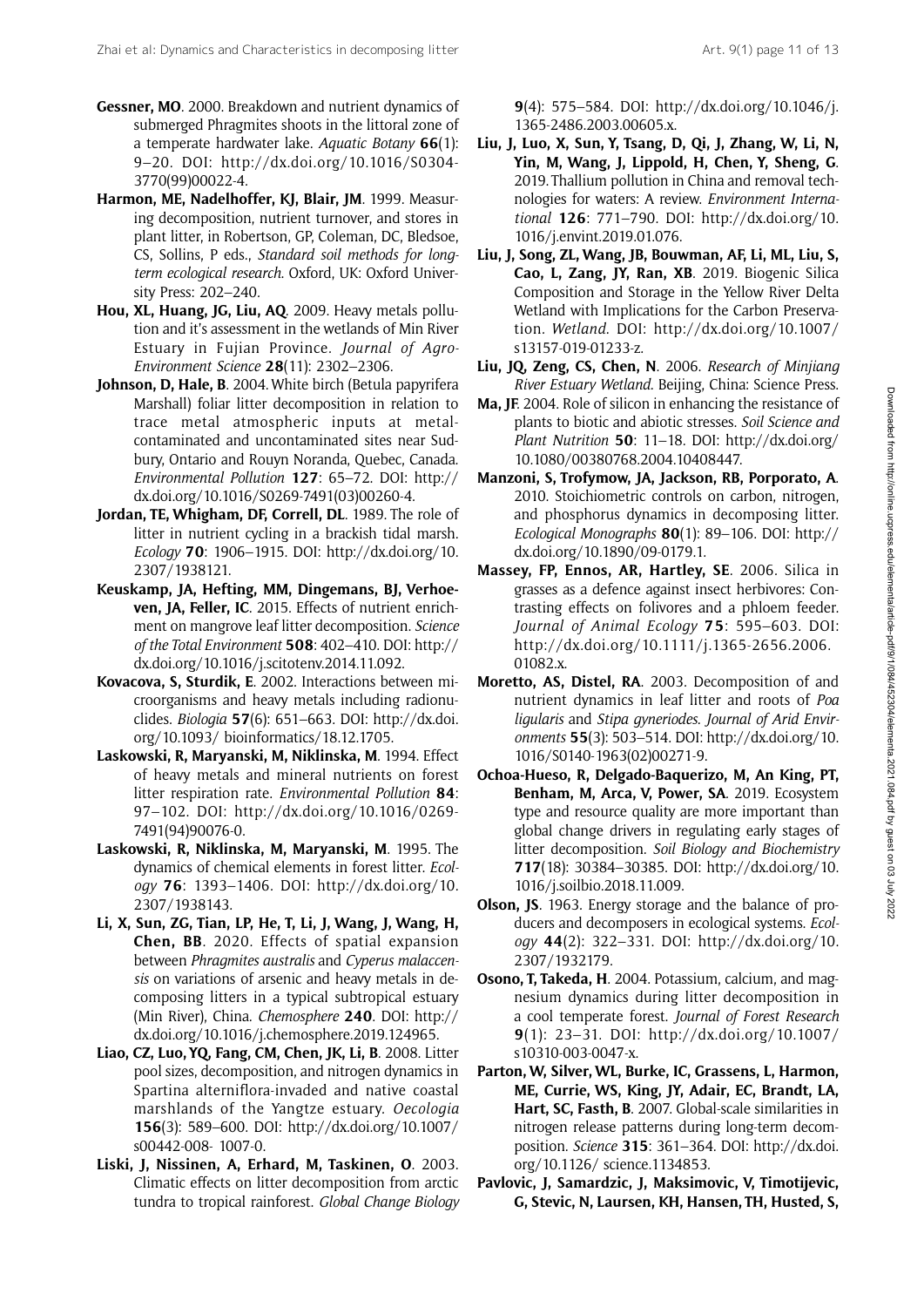Schjoerring, JK, Liang, Y, Nikolic, M. 2013. Silicon alleviates iron deficiency in cucumber by promoting mobilization of iron in the root apoplast. New Phytologist 198: 1096–1107. DOI: [http://dx.doi.org/10.](http://dx.doi.org/10.1111/nph.12213) [1111/nph.12213](http://dx.doi.org/10.1111/nph.12213).

- Pellenbarg, RE. 1984. On Spartina alterniflora litter and the trace metal biogeochemistry of a salt marsh. Estuarine. Estuarine Coastal and Shelf Science 18(3): 331–346. DOI: [http://dx.doi.org/10.1016/](http://dx.doi.org/10.1016/0272-7714(84)90075-1) [0272-7714\(84\)90075-1.](http://dx.doi.org/10.1016/0272-7714(84)90075-1)
- Prescott, CE. 2005. Decomposition and mineralization of nutrients from litter and humus, in Hormoz, B ed., Nutrient acquisition by plants. Berlin, Germany: Springer; 15–41.
- Prescott, CE. 2010. Litter decomposition: What controls it and how can we alter it to sequester more carbon in forest soils? *Biogeochemistry*  $101(1-3)$ : 133–149. DOI: [http://dx.doi.org/10.1007/s10533-](http://dx.doi.org/10.1007/s10533-010-9439-0) [010-9439-0](http://dx.doi.org/10.1007/s10533-010-9439-0).
- Rosemond, AD, Swan, CM, Kominoski, JS, Dye, SE. 2010. Non-additive effects of litter mixing are suppressed in a nutrient-enriched stream. Oikos 119: 326–336. DOI: [http://dx.doi.org/10.1111/j.1600-](http://dx.doi.org/10.1111/j.1600-0706.2009.17904.x) [0706.2009.17904.x](http://dx.doi.org/10.1111/j.1600-0706.2009.17904.x).
- Saccone, L, Conley, DJ, Sauer, D. 2006. Methodologies for amorphous silica analysis. Journal of Geochemical Exploration 88(1): 235–238. DOI: [http://dx.doi.org/](http://dx.doi.org/10.1016/j.gexplo.2005.08.045) [10.1016/j.gexplo.2005.08.045](http://dx.doi.org/10.1016/j.gexplo.2005.08.045).
- Schaller, J, Brackhage, C, Gessner, MO, Bauker, E, Dudel, EG. 2012. Silicon supply modifies C: N: P stoichiometry and growth of Phragmites australis. Plant Biology 14(2): 392–396. DOI: [http://dx.doi.org/10.](http://dx.doi.org/10.1111/j.1438-8677.2011.00537.x) [1111/j.1438-8677.2011.00537.x.](http://dx.doi.org/10.1111/j.1438-8677.2011.00537.x)
- Schaller, J, Struyf, E. 2013. Silicon controls microbial decay and nutrient release of grass litter during aquatic decomposition. Hydrobiologia  $709(1)$ : 201–212. DOI: [http://dx.doi.org/10.1007/ s10750-](http://dx.doi.org/10.1007/ s10750-013-1449-1) [013-1449-1.](http://dx.doi.org/10.1007/ s10750-013-1449-1)
- Schoelynck, J, Bal, K, Backx, H, Okruszko, T, Meire, P, Struyf, E. 2010. Silica uptake in aquatic and wetland macrophytes: A strategic choice between silica, lignin and cellulose? New Phytologist 186: 385–391. DOI: [http://dx.doi.org/10.1111/j.1469-8137.2009.](http://dx.doi.org/10.1111/j.1469-8137.2009.03176.x) [03176.x](http://dx.doi.org/10.1111/j.1469-8137.2009.03176.x).
- Struyf, E, Conley, DJ. 2009. Silica: An essential nutrient in wetland biogeochemistry. Frontiers in Ecology and the Environment  $7(2)$ : 88-94. DOI: [http://dx.doi.](http://dx.doi.org/10.1890/070126) [org/10.1890/070126](http://dx.doi.org/10.1890/070126).
- Struyf, E, Conley, DJ. 2012. Emerging understanding of the ecosystem silica filter. Biogeochemistry 107(1– 3): 9–18. DOI: [http://dx.doi.org/10.1007/s10533-](http://dx.doi.org/10.1007/s10533-011-9590-2) [011-9590-2](http://dx.doi.org/10.1007/s10533-011-9590-2).
- Struyf, E, Dausse, A, Van Damme, S, Bal, K, Gribsholt, B, Boschker, HTS, Middelburg, JJ, Meire, P. 2006. Tidal marshes and biogenic silica recycling at the land–sea interface. Limnology and Oceanography 51(2): 838–846. DOI: [http://dx.doi.org/10.1016/j.](http://dx.doi.org/10.1016/j.aquabot.2007.05.002) [aquabot.2007.05.002](http://dx.doi.org/10.1016/j.aquabot.2007.05.002).
- Struyf, E, Van Damme, S, Gribsholt, B, Bal, K, Beauchard, O, Middelburg, JJ, Meire, P. 2007.

Phragmites australis and silica cycling in tidal wetlands. Aquatic Botany 87(2): 134–140. DOI: [http://](http://dx.doi.org/10.1016/j.aquabot.2007.05.002) [dx.doi.org/10.1016/j.aquabot.2007.05.002.](http://dx.doi.org/10.1016/j.aquabot.2007.05.002)

- Struyf, E, Van Damme, S, Gribsholt, B, Middelbulg, JJ, Meire, P. 2005. Biogenic silica in tidal freshwater marsh sediments and vegetation (Schelde estuary, Belgium). Marine Ecology Progress Series 303(1): 51–60. DOI: [http://dx.doi.org/10.3354/](http://dx.doi.org/10.3354/meps303051) [meps303051.](http://dx.doi.org/10.3354/meps303051)
- Swift, MJ, Heal, OW, Anderson, JM. 1979. Decomposition in terrestrial ecosystems. Berkeley, CA: University of California Press.
- Tong, C, Jia, RX, Wang, WQ, Zeng, CS. 2010. Spatial variations of carbon, nitrogen and phosphorous in tidal salt marsh soils of the Minjiang river estuary. Geographical Research 29(7): 1203–1213. DOI: <http://dx.doi.org/10.3724/SP.J.1084.2010.00199>.
- Tong, C, Zhang, L, Wang, W, Gauci, V, Marrs, R, Liu, B, Jia, R, Zeng, C. 2011. Contrasting nutrient stocks and litter decomposition in stands of native and invasive species in a sub-tropical estuarine marsh. Environmental Research 111(7): 909–916. DOI: [http://dx.doi.org/10.1016/j.envres.2011.05.023.](http://dx.doi.org/10.1016/j.envres.2011.05.023)
- Tuomi, M, Thum, T, Järvinen, H, Fronzek, S, Berg, B, Harmon, M, Trofymow, JA, Sevanto, S, Liski, J. 2009. Leaf litter decomposition-estimates of global variability based on Yasso07 model. Ecological Modelling 220(23): 3362–3371. DOI: [http://dx.doi.org/](http://dx.doi.org/10.1016/ j.ecolmodel.2009.05.016) [10.1016/ j.ecolmodel.2009.05.016.](http://dx.doi.org/10.1016/ j.ecolmodel.2009.05.016)
- Tyler, G. 1976. Heavy metal pollution, phosphatase activity, and mineralization of organic phosphorus in forest soils. Soil Biology and Biochemistry 8: 327– 332. DOI: [http://dx.doi.org/10.1016/0038-0717](http://dx.doi.org/10.1016/0038-0717(76)90065-1) [\(76\)90065-1.](http://dx.doi.org/10.1016/0038-0717(76)90065-1)
- Tyler, G. 2005. Changes in the concentrations of major, minor and rare-earth elements during leaf senescence and decomposition in a Fagus sylvatica forest. Forest Ecology and Management  $206(1-3)$ : 167-177. DOI: <http://dx.doi.org/10.1016/j.foreco.2004.10.065>.
- Vandevenne, FI, Barão, AL, Schoelynck, J, Smis, A, Ryken, N, Van Damme, S, Meire, P, Struyf, E. 2013. Grazers: Biocatalysts of terrestrial silica cycling. Proceedings of the Royal Society B Biological Sciences 280(1772). DOI: [http://dx.doi.org/10.](http://dx.doi.org/10.1098/rspb.2013.2083) [1098/rspb.2013.2083](http://dx.doi.org/10.1098/rspb.2013.2083).
- Van Nevel, L, Mertens, J, Demey, A, Schrijver, AD, Neve, SD, Tack, FMG, Verheyen, K. 2014. Metal and nutrient dynamics in decomposing tree litter on a metal contaminated site. Environmental Pollution 189: 54–62. DOI: [http://dx.doi.org/10.1016/j.](http://dx.doi.org/10.1016/j.envpol.2014.02.009) [envpol.2014.02.009.](http://dx.doi.org/10.1016/j.envpol.2014.02.009)
- Wang, J, Zhou Y, Dong, X, Yin, M, Tsang, D, Sun, J, Liu, J, Song, G, Liu, Y. 2020. Temporal sedimentary record of thallium pollution in an urban lake: An emerging thallium pollution source from copper metallurgy. Chemosphere 242. DOI: [http://dx.doi.](http://dx.doi.org/10.1016/j.chemosphere.2019.125172) [org/10.1016/j.chemosphere.2019.125172.](http://dx.doi.org/10.1016/j.chemosphere.2019.125172)
- Weis, JS, Weis, P. 2004. Metal uptake, transport and release by wetland plants: Implications for phytoremediation and restoration. Environment